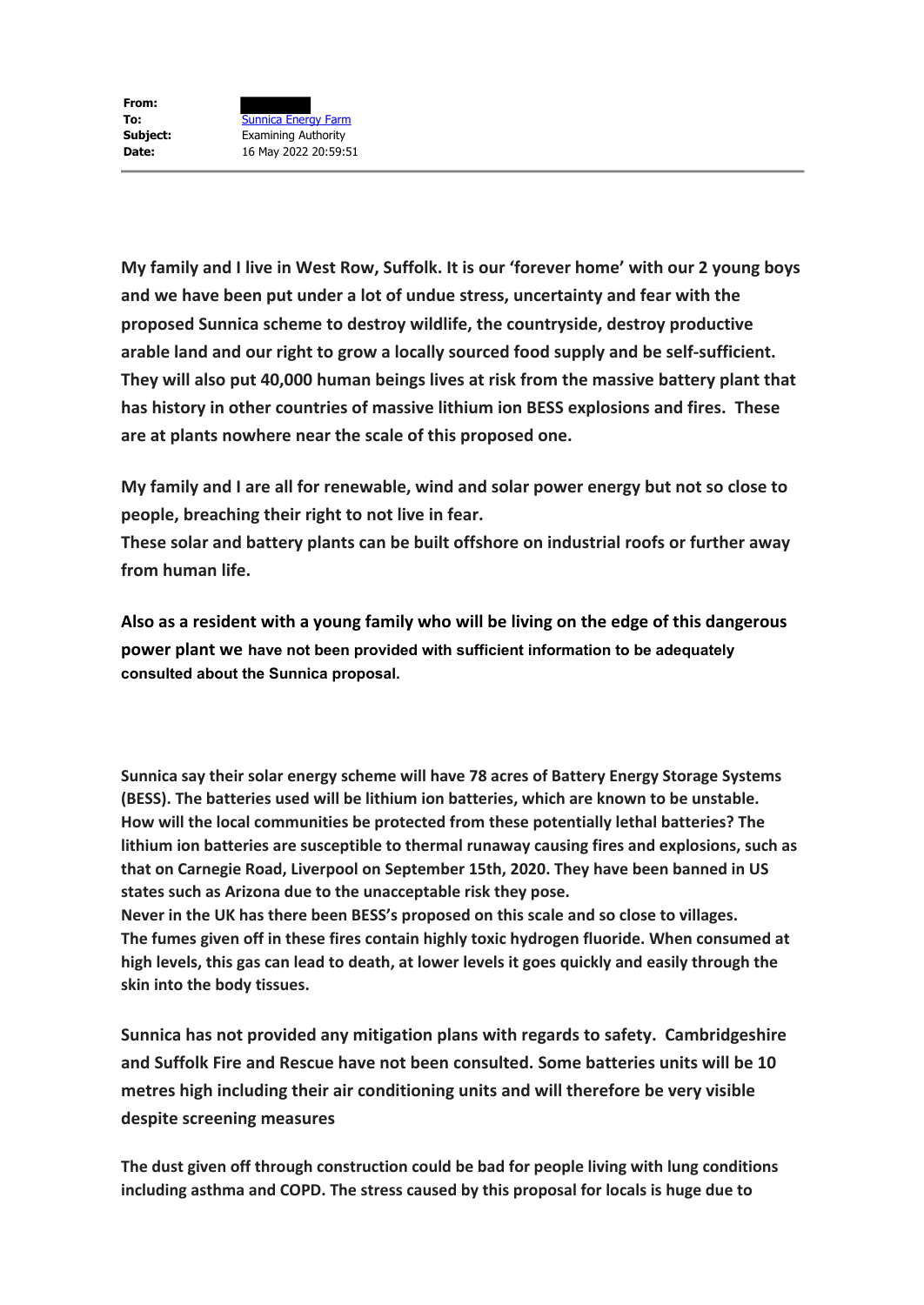**battery dangers, housing prices falling and a noisy and disruptive construction phase. The removal of footpaths and the ugliness of the panels will mean people are less likely to take exercise and enjoy the local countryside, which has been so important to many, especially in the recent months of lockdown.**

**The proposed site has several birds of national significance, one Annex 1 (the Stone-Curlew) and 5 WCA schedule 1 bird species. The site is also close to seven international, nine national and 31 locally designated sites for nature conservation and therefore the disturbance of the 2 years of construction and 40 years of solar panels will have a vast impact on our long-term ecosystems and bio-diversity.**

**Sunnica's proposed mitigation for most wildlife begins after the 2 years of construction, meaning irreparable damage will have already been done? How will this important wildlife be protected?**

**Sunnica would be Europe's largest solar farm, spanning 1,130 hectares (2,792 acres) around encasing villages near Newmarket, Suffolk, and Fordham Cambridgeshire. The affected villages and number of populations impacted-**

**Isleham 2300, Worlington 526, Freckenham 344, Chippenham and Badlingham 517, Snailwell 224, West Row 2854, Fordham 2712, Burwell 6309, and comes very close to schools in Red Lodge 3834, and edges onto Mildenhall 21098. (Total impact- 40,718 people).**

**Just putting panels on just 10% of UK manmade water -bodies could reduce our carbon emissions by 4.5%. The cooling effect could make the panels 10% more efficient.**

**This scheme will take 2,792 acres of versatile, irrigated, high yielding farmland out of production. o The majority of schemes of this size are located in deserts. Never before has a scheme like this been so close to villages and consumed so much agricultural land. Why have Sunnica chosen to locate the industrial solar scheme here? o This scheme will be three times bigger than any other scheme in the UK. Why does it have to be so big? o The scheme is stating that the land they are taking is poor quality agricultural land. On what have Sunnica based this conclusion? It is incorrect. The land is productive, and is currently growing potatoes, carrots, onions, parsnips, sugar beet, milling wheat, malting barley, and rye. o The 1988 Agricultural Land Classifications maps show that large amounts of the farmland included in this scheme fall into class 2 and 3a, which classifies it as 'best and most versatile land'. Under existing planning policy guidelines best and most versatile land should be protected for arable production not covered by solar panels. Sunnica has not been prepared to make public during this consultation period their land survey results, which is of great concern to us.**

**I understand the government's stance and commitment for us to take the lead and be Carbon neutral and ironically we could do this in other ways like producing crops on our green and pleasant land that can be burned for energy, whereas Sunnica solar panel and lithium battery power plant is unlikely to be carbon neutral over its lifetime and may even be carbon positive!**